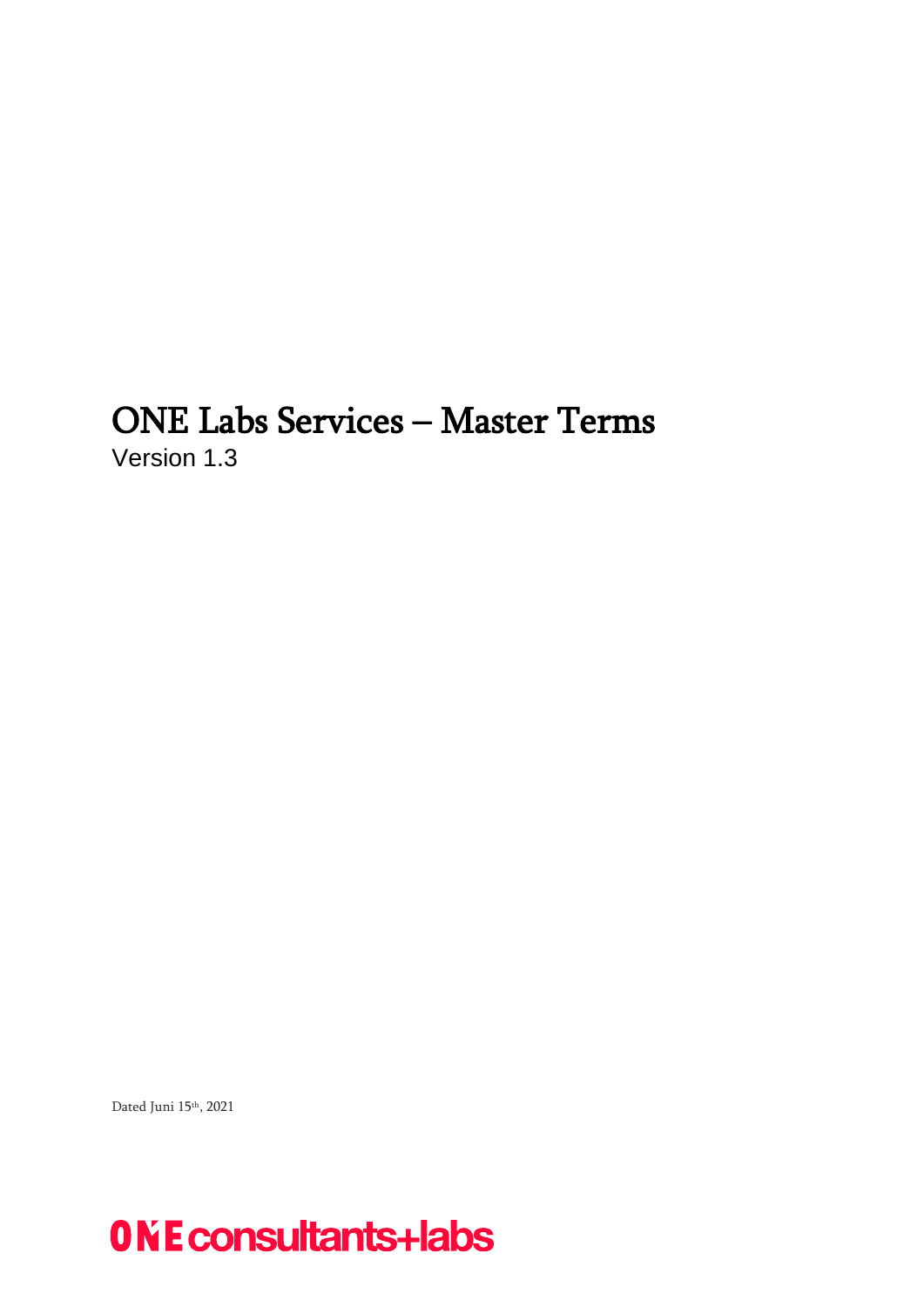| <b>Document Title</b> | ONE Labs Services – Master Terms      |
|-----------------------|---------------------------------------|
| <b>File Name</b>      | Master Terms Model ONE Labs V1.3.docx |
| Author                | Position/Responsibility               |
| Matt Nys              | <b>ONE Labs Director</b>              |
| Recipient             | Position/Responsibility / Company     |
| <b>NAME</b>           | Title/Responsability- Company         |

# <span id="page-1-0"></span>Table of contents

[ONE Labs Services](#page-0-0) – Master Terms 1 [Table of contents](#page-1-0)<br>
2<br>
Change History<br>
Master Terms<br>
3 [Change History](#page-1-1) [Master Terms](#page-2-0) 3<br>1. Commercial Conditions 3 1. [Commercial Conditions](#page-2-1) 3<br>2. Disclaimer of Warranties 3 2. [Disclaimer of Warranties](#page-2-2) 3 **1. [Limitation of Liability](#page-2-3)** 

- 4. [Force Majeure](#page-3-0) 4. And the set of the set of the set of the set of the set of the set of the set of the set of the set of the set of the set of the set of the set of the set of the set of the set of the set of the set of
- 
- 5. [Indemnity](#page-3-1) 4<br>6. Confidential Information 4 6. [Confidential Information](#page-3-2) 4
- 7. [Data Protection](#page-4-0) 6. September 2014 19:30 19:30 19:30 19:30 19:30 19:30 19:30 19:30 19:30 19:30 19:30 19:30 1<br>19:30 19:30 19:30 19:30 19:30 19:30 19:30 19:30 19:30 19:30 19:30 19:30 19:30 19:30 19:30 19:30 19:30 19:30 19
- 
- Express of the control of the control of the control of the control of the control of the control of the control of the control of the control of the control of the control of the control of the control of the control of t 9. [Governing Law](#page-5-0)
- 10. [Compliance with Laws](#page-5-1) 6
- 11. [Customer's Warranties](#page-5-2) 6 (1998) 12. The main state of the state of the state of the state of the state of the state of the state of the state of the state of the state of the state of the state of the state of the state
- 12. [Term and Termination](#page-5-3)
- 13. [Audit](#page-6-0) 7
- 14. [Resale of Products or Services](#page-6-1) 7<br>15. Non-Production/Production Use 7
- [Non-Production/Production Use](#page-8-0)
- 16. [US Government Rights](#page-8-1) 9 17. [Miscellaneous](#page-8-2) 9
- 

# <span id="page-1-1"></span>Change History

| Version | <b>Date</b> | Description                                                               |
|---------|-------------|---------------------------------------------------------------------------|
| 1.1     | 22-3-2021   | Initial version of this document for review by ONE Consultants internally |
| 1.2     | 24-3-2021   | Initial version of this document for review by Customer                   |
| 1.3     | 15/06/2021  | Updated version, article 15                                               |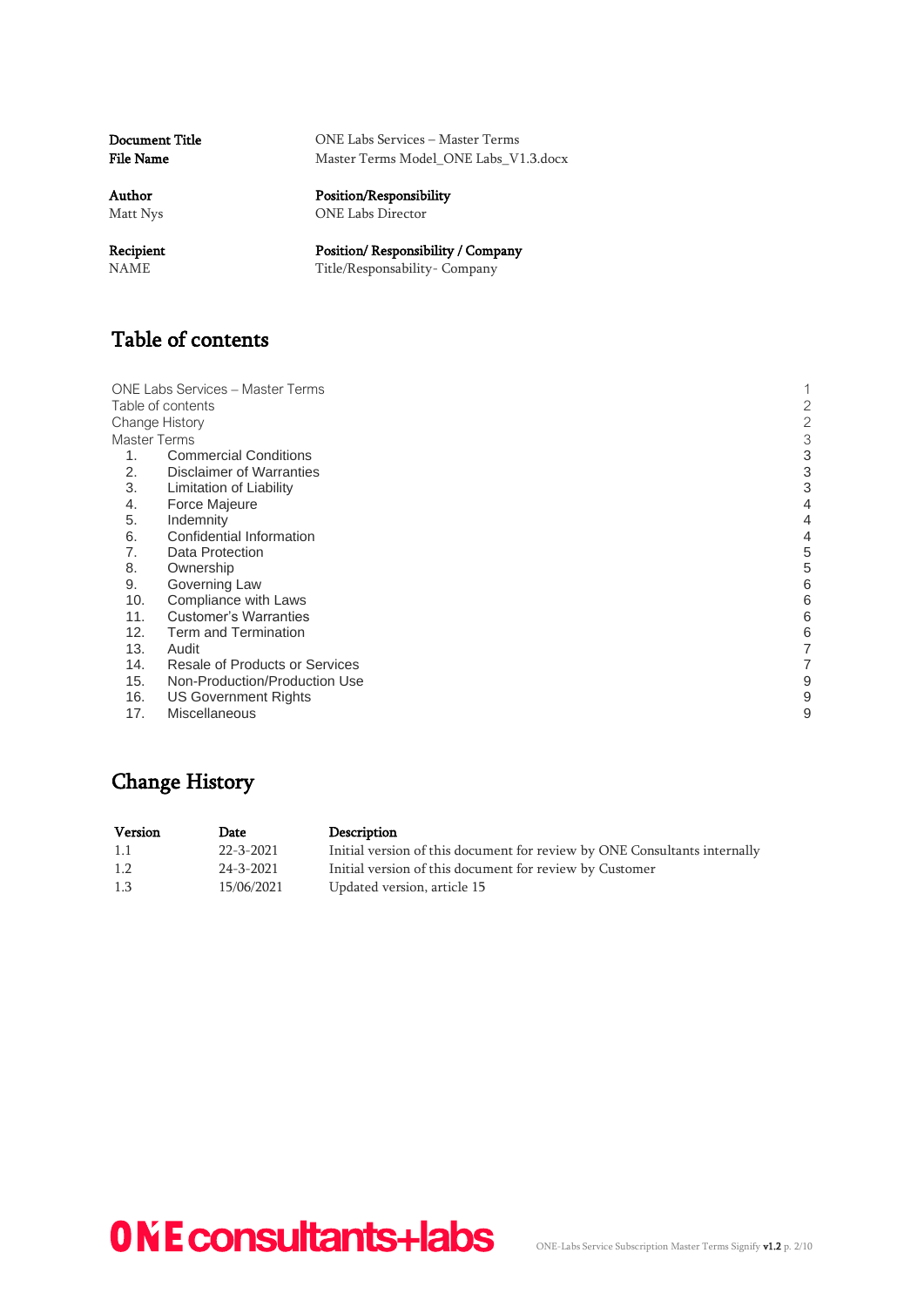# <span id="page-2-0"></span>Master Terms

These Master Terms are executed April 5th, 2021 (the "Effective Date"), between ONE CONSULTANTS BV, with registered offices at Duwboot 89, 3991 CG Houten, The Netherlands

("Supplier") and SIGNIFY BV with registered offices at High Tech Campus 44 Floor 4B, 5656 AE Eindhoven, The Netherlands ("Customer"), and govern Customer's purchase of software (provided on premise and/or as a service "SaaS") and related documentation ("Software") (collectively referred to as "Products") and related maintenance, support, or professional services, (collectively referred to as "Services") from Supplier.

### <span id="page-2-1"></span>1. Commercial Conditions

(a) Order Documents. The Customer will place all orders for Products and Services via: (i) a signed quote or order form referencing these Master Terms ("Order Form"); or (ii) a purchase order or other written communication from Customer that is accepted by Supplier under an order confirmation document (an "Order Confirmation") referencing these Master Terms. The Order Form and/or Order Confirmation are "Order Documents". These Master Terms together with its applicable schedules and Order Document constitute the "Contract".

(b) Schedules. These Master Terms incorporate the schedules attached hereto (the "Schedule").

(c) Payment. Customer will pay Product and Services fees ("Fees") in the currency set forth in the Order Document within sixty (60) days of invoice date. Supplier reserves the right to require pre-payment, down payment, standby letter of credit, or bank guarantee at any time. Customer's non-use of the Products or Services is not a basis for refusing to pay any Fees. Any usage of the Products and Services in excess of the amounts purchased in the applicable Order Document are subject to additional Fees.

(d) Late Payment; Non-Payment. If the Customer fails to pay any Fees due, Supplier may (i) immediately suspend the delivery of any Product or Service until all amounts due are paid; (ii) request immediate payment or pre-payment for Products or Services; and/or (iii) if after several reminders the Customer remains in breach of payment, cancel, without liability to Supplier, any or all Contracts. All Fees due and unpaid shall bear default interest at the higher rate of one and a half percent (1.5%) per month or the applicable legal rate.

(e) Taxes and Charges. All Fees are exclusive of any taxes, customs duties, and similar assessments in any jurisdiction based on gross revenue, delivery, possession, and/or use of the Products or Services, or the execution or performance of a Contract, except on net income, net worth or franchise taxes assessed on Supplier.

Customer will pay all duties and taxes in any form such as service taxes, excise duties, VAT, GST, WHT, and similar charges and, when applicable, provide Supplier with an appropriate certificate of exemption.

### <span id="page-2-2"></span>2. Disclaimer of Warranties

Except as expressly set forth herein or in the APPLICABLE Schedule, all warranties, conditions, representations, and guarantees with respect to the Products or Services, whether express, implied, arising by law, custom, prior oral or written statements by Supplier or otherwise (including, but not limited to any warranty of condition or of merchantability, satisfactory quality, fitness for particular purpose, title and non-infringement) are hereby overridden, excluded, and disclaimed to the maximum extent permitted by applicable law.

### <span id="page-2-3"></span>3. Limitation of Liability

NEITHER PARTY NOR ITS AFFILIATES, LICENSORS, OR SUPPLIERS SHALL, UNDER ANY CIRCUMSTANCES, HAVE ANY LIABILITY TO THE OTHER PARTY FOR ANY INDIRECT, RELIANCE, INCIDENTAL, PUNITIVE, EXEMPLARY, SPECIAL OR CONSEQUENTIAL DAMAGES WHATSOEVER, INCLUDING BUT NOT LIMITED TO LOSS OF REVENUE OR PROFITS, LOST OR DAMAGED DATA, SERVICE DOWNTIME, CHANGE IN IP ADDRESS, BUSINESS INTERRUPTION, REPLACEMENT OR RECOVERY COSTS OR OTHER COMMERCIAL OR ECONOMIC LOSS, EVEN IF THE PARTY WAS ADVISED OF THE POSSIBILITY OF SUCH DAMAGES, WHETHER FORESEEABLE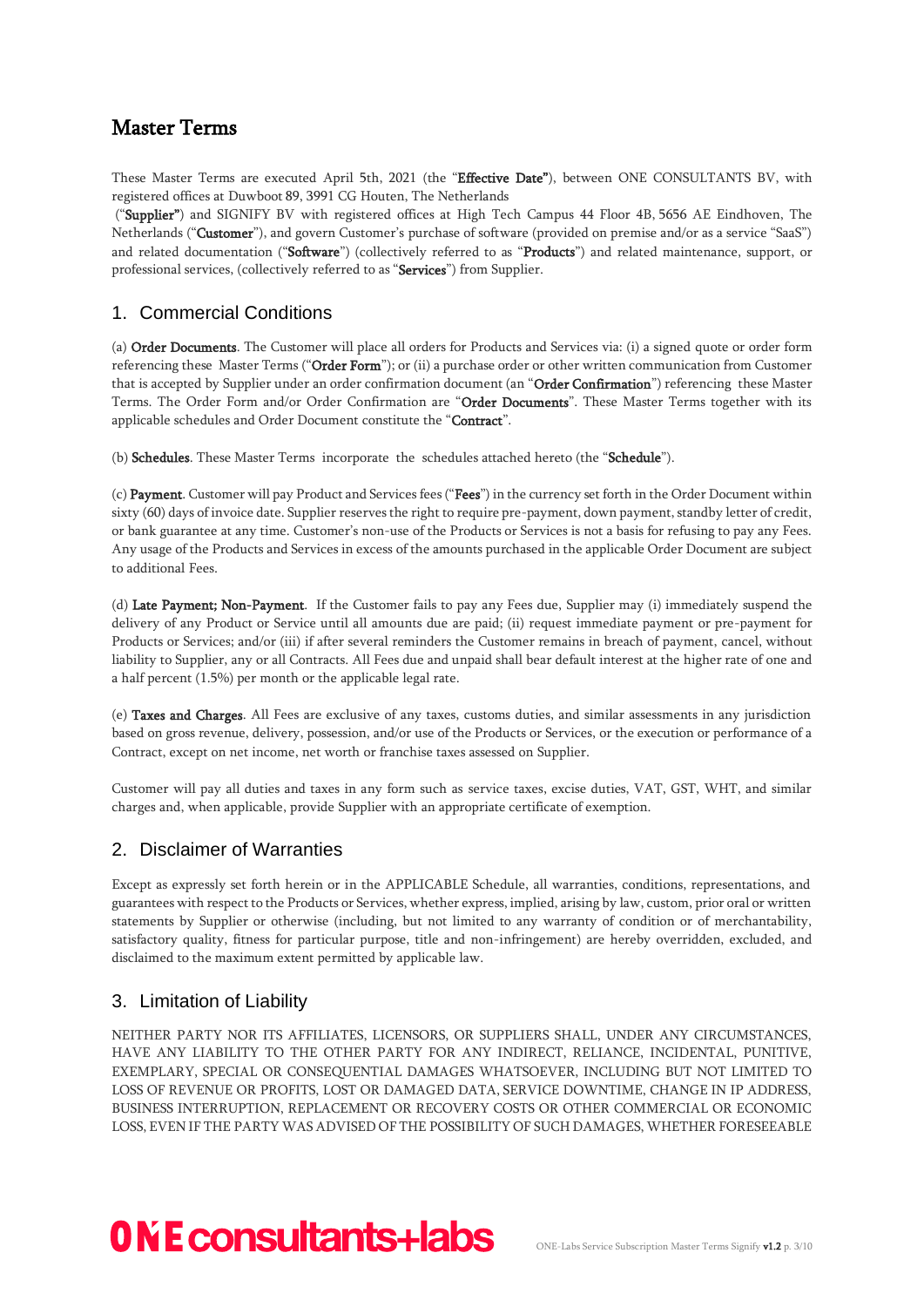OR UNFORESEEABLE, AND WHETHER ARISING OUT OF BREACH OR FAILURE OF AN EXPRESS OR IMPLIED WARRANTY, BREACH OF CONTRACT, MISREPRESENTATION, NEGLIGENCE, STRICT LIABILITY IN TORT, OR OTHERWISE.

EXCEPT AS SPECIFICALLY STATED IN SECTION 5 (INDEMNITY), OR FOR DAMAGES RESULTING FROM (i) SUPPLIER'S GROSS NEGLIGENCE OR WILLFUL MISCONDUCT, (ii) SUPPLIER'S BREACH OF ITS OBLIGATIONS UNDER SECTIONS 6 (CONFIDENTIALITY) AND 7 (DATA PROTECTION), OR (iii) DEATH OR PERSONAL INJURY CAUSED BY SUPPLIER, IN NO EVENT WILL THE AGGREGATE LIABILITY OF SUPPLIER AND ITS AFFILIATES AND LICENSORS FOR ANY AND ALL CLAIMS, ACTIONS OR PROCEEDINGS BASED ON BREACH OR REPUDIATION OF CONTRACT, BREACH OF WARRANTY, NEGLIGENCE, TORT, STATUTORY DUTY, OR OTHERWISE ARISING OUT OF OR IN CONNECTION WITH A CONTRACT EXCEED THE TOTAL AMOUNT ACTUALLY PAID BY CUSTOMER FOR THE SPECIFIC PRODUCT OR SERVICE THAT DIRECTLY CAUSED THE DAMAGE IN THE TWELVE (12) MONTH PERIOD IMMEDIATELY PRECEDING THE CLAIM.

### <span id="page-3-0"></span>4. Force Majeure

If a Party is prevented or delayed in the performance of any obligation in a Contract by any event beyond its reasonable control (including, but not limited to, strikes, accidents, fires, explosions, earthquakes, pandemics, the inability to procure materials from the usual sources of supply, or act, requisition, or order of any governmental authority restricting or prohibiting the supply of the Products or Services or making such supply commercially unreasonable), such Party shall be excused from performance or punctual performance for so long as the cause of prevention or delay continues.

### <span id="page-3-1"></span>5. Indemnity

If any claim, proceeding, or action is brought against Customer by a third party claiming that the Products infringe a patent, trade secret or copyright, Supplier will indemnify and defend Customer at Supplier's expense and, subject to this Section pay the liabilities, damages, costs, and reasonable attorney's fees finally awarded against Customer by a court of competent jurisdiction or agreed upon by Supplier in a settlement in the infringement action, but only if (i) Customer notifies Supplier promptly in writing that the claim or demand was received by Customer or may be asserted, (ii) Supplier has sole control over the defense of the claim and any negotiation for its settlement or compromise, and (iii) Customer takes no action that, in Supplier's judgment, is contrary to Supplier's interests.

If a claim may or has been asserted, Supplier will, at its option and expense, (i) procure the right to continue using the Products, (ii) replace or modify the Products to eliminate the infringement while providing functionally equivalent performance, or (iii) terminate the use of the Products and (a) for Products provided on a perpetual basis: refund the Fees paid for such Products, less depreciation based on a twelve (12) month straight-line depreciation schedule, or (b) for Products licensed on a term basis: refund on a pro rata basis Fees paid for such Products.

Supplier will have no indemnity obligation to Customer if the patent or copyright infringement claim results from (i) a correction or modification of the Product not provided by Supplier, (ii) the failure to promptly install a patch, fix, or update, if available, (iii) the combination, operation, or use of the Products with products, services, software programs, hardware, data, equipment, or other items or products not supplied by Supplier; (iv) Supplier's compliance with Customer's configuration, designs, specifications, or instructions; or (v) any claim resulting from or related to the Data (as defined in the SaaS Schedule). Customer acknowledges and agrees that this Section sets forth Customer's exclusive remedy and Supplier's exclusive liability for any actual or alleged infringement or misappropriation claim related to the Products.

# <span id="page-3-2"></span>6. Confidential Information

(a) "Confidential Information" means all information disclosed by either party (as "Discloser") to the other party (a "Recipient") directly or indirectly in any form such as written, oral or visual, in machine-readable or other tangible form, relating to its business. Confidential Information includes but is not limited to patents, trade secrets, research and development plans, current and future products, product pricing, customers lists, markets, business plans, financial data, contractual terms, documentation, records, studies, reports, know-how, test results, software, and software source code. Excluded is information: (a) known to Recipient before receiving it from Discloser; (b) independently developed by Recipient without use of or reference to any Confidential Information of Discloser; (c) acquired by Recipient from another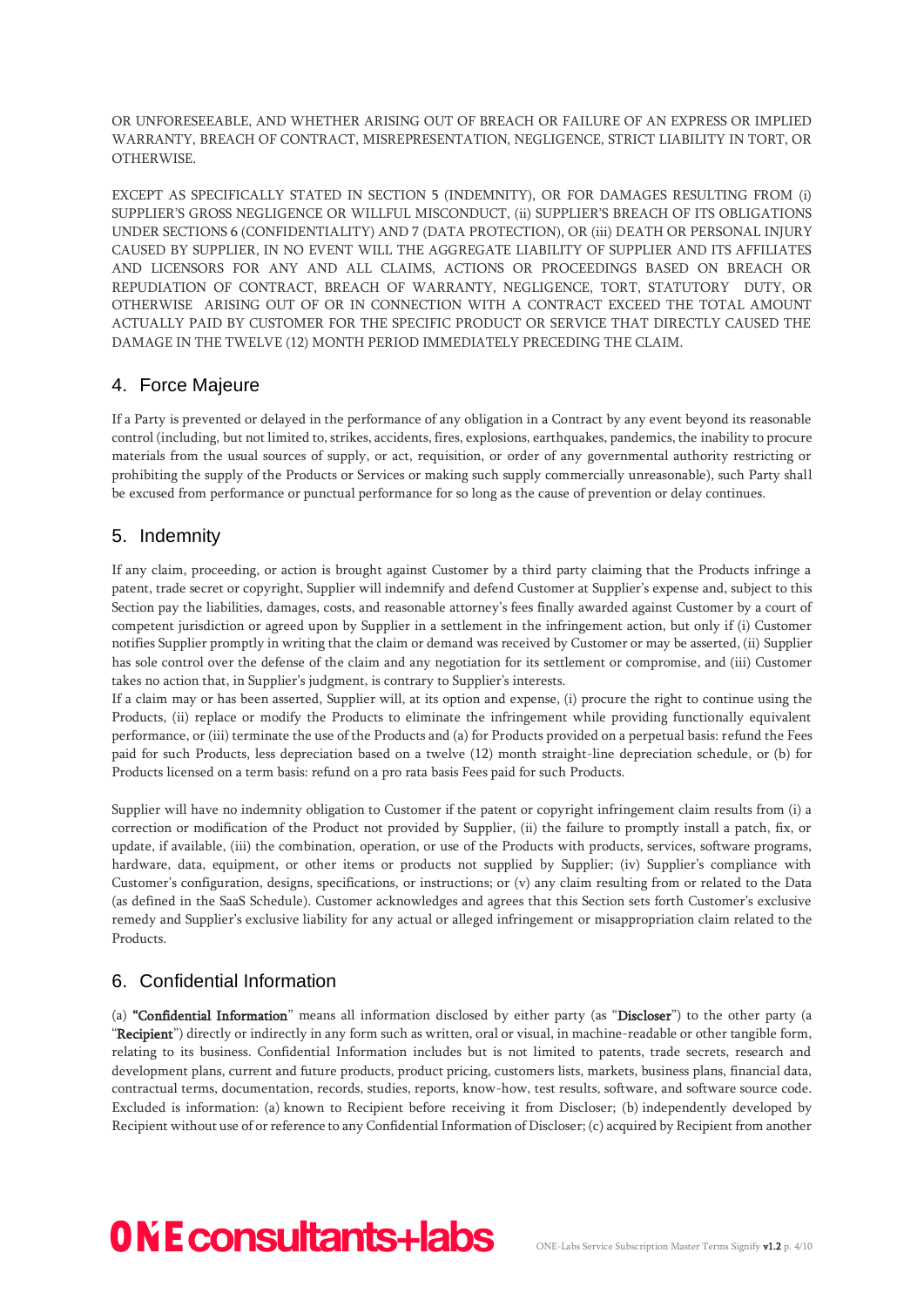source not otherwise subject to confidentiality obligations; or (d) in the public domain through no fault or action of Recipient.

(b) Protection of Confidential Information. Recipient shall use no less than reasonable means to prevent the disclosure and to protect the confidentiality of the Confidential Information of Discloser. Recipient shall not knowingly disclose Confidential Information to any third party, except on a need-to-know basis and for purposes of a Contract, and under confidentiality obligations at least as restrictive as contained herein. Each party may disclose Confidential Information to its Affiliates in the administration or performance of a Contract. While maintaining the confidentiality of Customer's Confidential Information, Customer permits Supplier to gather and use Products or Services usage data for business intelligence purposes, including for Supplier to develop new features or functionalities that will benefit users of the Products or Services. "Affiliate" means any entity that controls, is controlled by or is under common control with a party to this Contract, where control means, for the purposes of this definition, with respect to any entity, the possession, directly or indirectly, of the power to direct or cause the direction of the management and policies of such entity, whether through the ownership of voting securities (or other ownership interest), by contract or otherwise.

(c) Required Disclosure. If Recipient is required by law to disclose Discloser's Confidential Information or the terms of a Contract other than as permitted under this Section, Recipient will give prompt written notice to Discloser before making the disclosure, unless prevented by the legal or administrative process, and will reasonably assist the Discloser to obtain when available an order protecting the Confidential Information from public disclosure and provided further, that the Recipient shall disclose only that portion of the Confidential Information that is legally required to be disclosed.

(d) Remedies. Recipient acknowledges that any actual or threatened breach of this Section may cause irreparable, nonmonetary injury to the Discloser. Accordingly, the Discloser is entitled to seek injunctive relief in addition to all remedies available at law and/or in equity, to prevent or mitigate any breaches of these Master Terms or any Contract, or any damages that may otherwise result from those breaches.

### <span id="page-4-0"></span>7. Data Protection

Supplier and its affiliates may collect, use, process, transfer, and store Personal Data in the form and manner described in the **Data Privacy Statement**.(DPS).

(a) Supplier as Data Controller: Supplier may collect certain personal or personally identifiable information, such as name, e-mail, phone number, postal address, IP address, position and other related information ("Personal Data") of Customer's representatives (e.g. employees and agents) when necessary to establish and/or perform a Contract. Personal Data of Customer's representatives may be transferred to, processed, and stored in the European Union, Switzerland, Canada, the United States ("US") or other jurisdictions in the operation of Supplier's business and for the performance of a Contract.

(b) Supplier as Data Processor: As Data Processor, Supplier will in principle not process Personal Data for and on behalf of the Customer that controls the Personal Data. If the European General Data Protection Regulation (GDPR) applies, Supplier will only process Customer's Personal Data if a separate Data Protection Addendum is signed and will process data pursuant to that DPA.

In case of such signed DPA, Customer represents and warrants that Customer (i) will transfer to Supplier only Personal Data necessary for the performance of the Contract, (ii) has provided notice to and obtained all necessary consents of the data subject or has appropriate legal basis for the processing of personal data in accordance with applicable laws for the transfer and use of Personal Data to Supplier; and (iii) maintains security and safety measures in the transfer and access to Supplier of Personal Data (including de-identification of client or end-user related information unless transfer is necessary in the Contract).

Supplier takes reasonable and appropriate measures to safeguard the confidentiality and security of Personal Data and to prevent its unauthorized use or disclosure. Customer can request access to Personal Data that Supplier maintains. To protect privacy of Personal Data, Supplier will take reasonable steps to verify Customer's or the requesting person's identity before granting access to or making changes to Personal Data.

# <span id="page-4-1"></span>8. Ownership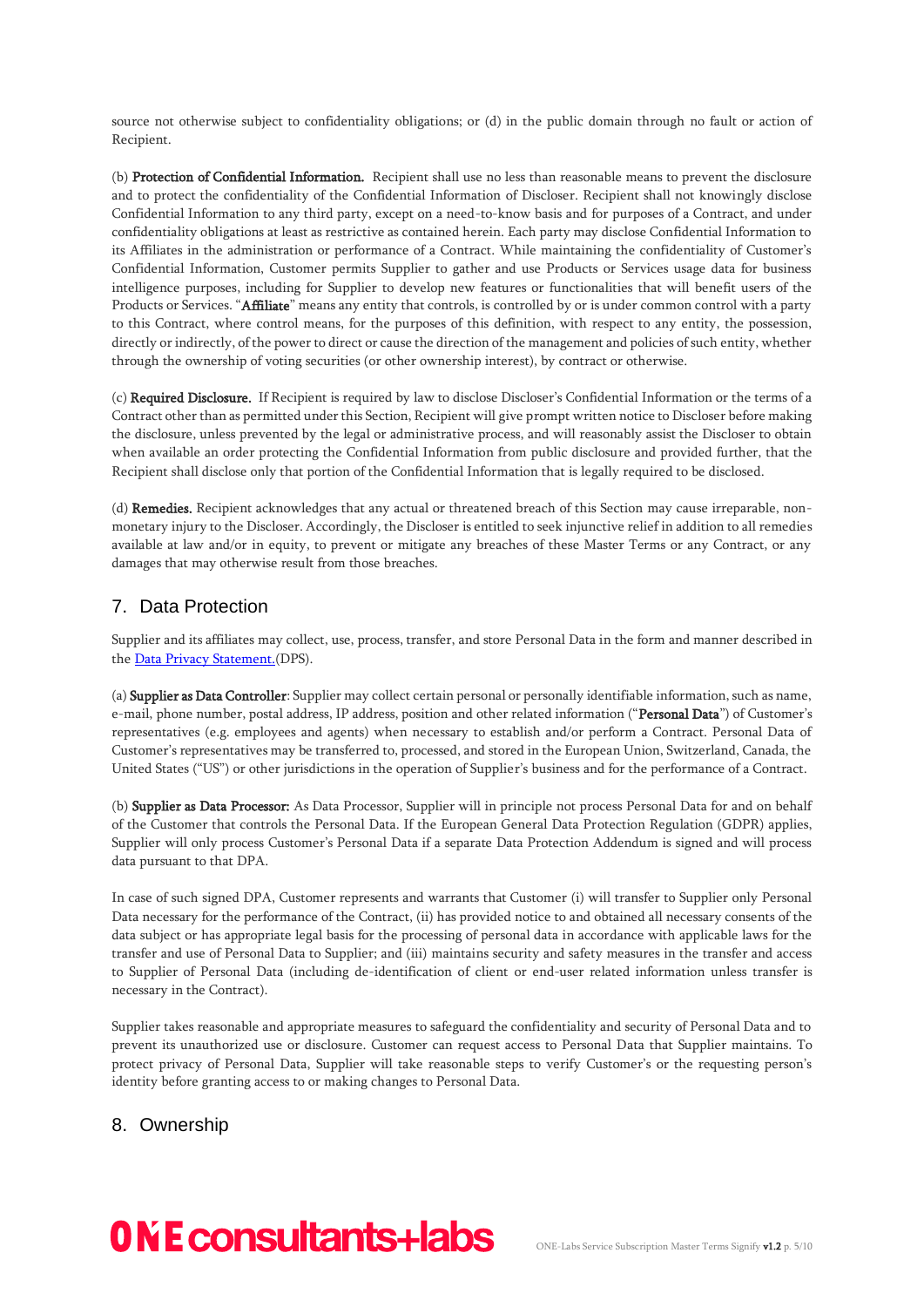All trademarks and service marks (registered or not), patents, copyrights, trade secrets, and all other intellectual property and proprietary rights in and to the Products and/or Services including in any copy, translation, localization, adaptation, improvement, development, or derivative thereof ("Intellectual Property"), are and will remain the exclusive property of Supplier, its affiliates or its licensors, whether or not specifically recognized or perfected under applicable law. Other than as expressly granted herein, Customer shall not acquire any rights to or take any action prejudicial to Supplier's Intellectual Property rights. Customer waives and will not exercise any rights it may have in the Intellectual Property, and shall cause its employees and contractors to do the same. To the extent such waiver is invalid under the law, Customer grants to Supplier, its affiliates and licensors the exclusive, perpetual, irrevocable, worldwide and royalty free right to use, market, and modify any such items without any obligation of attribution or consent, and shall cause its employees and contractors to do the same.

Customer may not use the Supplier trademarks without Supplier's prior written consent. Customer shall not alter or remove any Supplier trademarks applied to the Products and/or Services. Customer shall not challenge or assist others to challenge the Supplier trademarks or the registration thereof or attempt to register any trademarks, service marks or trade names confusingly similar to those of Supplier, its affiliates or its licensors. Any authorized use by Customer of the Supplier trademarks shall inure to the benefit of Supplier.

# <span id="page-5-0"></span>9. Governing Law

This Contract shall be governed by and interpreted in accordance with the laws of The Netherlands and the competent courts of Eindhoven, The Netherlands will have sole jurisdiction. The parties exclude from this Contract the application of the United Nations Convention on Contracts for the International Sale of Goods. Supplier may seek injunctive relief or file for collection of debt in courts with appropriate jurisdiction as may be necessary.

# <span id="page-5-1"></span>10.Compliance with Laws

The Parties shall, at their expense, comply with all laws, regulations, authorizations, and any legal requirements in their jurisdiction that apply to its performance of the Contract and to the use, distribution, provision or resale of the Products and/or Services.

Supplier's provision of the Products, Services, technical information, and related materials is subject to EU and US export control and trade sanctions laws and regulations ("Trade Controls"). Customer acknowledges the application of such Trade Controls and agrees to (i) comply strictly with the legal requirements established under the Trade Controls, (ii) cooperate with Supplier in any official or unofficial audit, inspection or investigation that relates to the Trade Controls, and (iii) not export, re-export, distribute, use or otherwise transfer, directly or indirectly, the Products, Services, any technical information or materials, or any related product thereof to any destination, company or person restricted or prohibited by the Trade Controls, unless authorized or permitted under applicable Trade Controls and unless Customer has obtained prior written authorization from Supplier and the applicable governmental organization.

Customer agrees that Supplier's non-performance of any obligation herein due to Supplier's adherence to Trade Controls or compliance with laws will not constitute a breach of the Contract.

# <span id="page-5-2"></span>11.Customer's Warranties

Customer is responsible for the proper and authorized use of the Products and Services. Customer represents and warrants that: (i) it will not use or allow use of the Products and/or Services for or in connection with any illegal or unlawful purpose or activity where the Products and/or Services are made accessible or available; and (ii) it will not use or deal with the Products and/or Services in any way prejudicial to Supplier or in any way that will expose Supplier or any of its directors, officers, or employees to liability including without limitation under environmental, securities, anti-corruption, anti-gambling or other penal laws, or Trade Controls. Customer agrees to take all measures to mitigate any damages hereunder.

# <span id="page-5-3"></span>12.Term and Termination

(a) Term. Unless otherwise indicated in an applicable Schedule: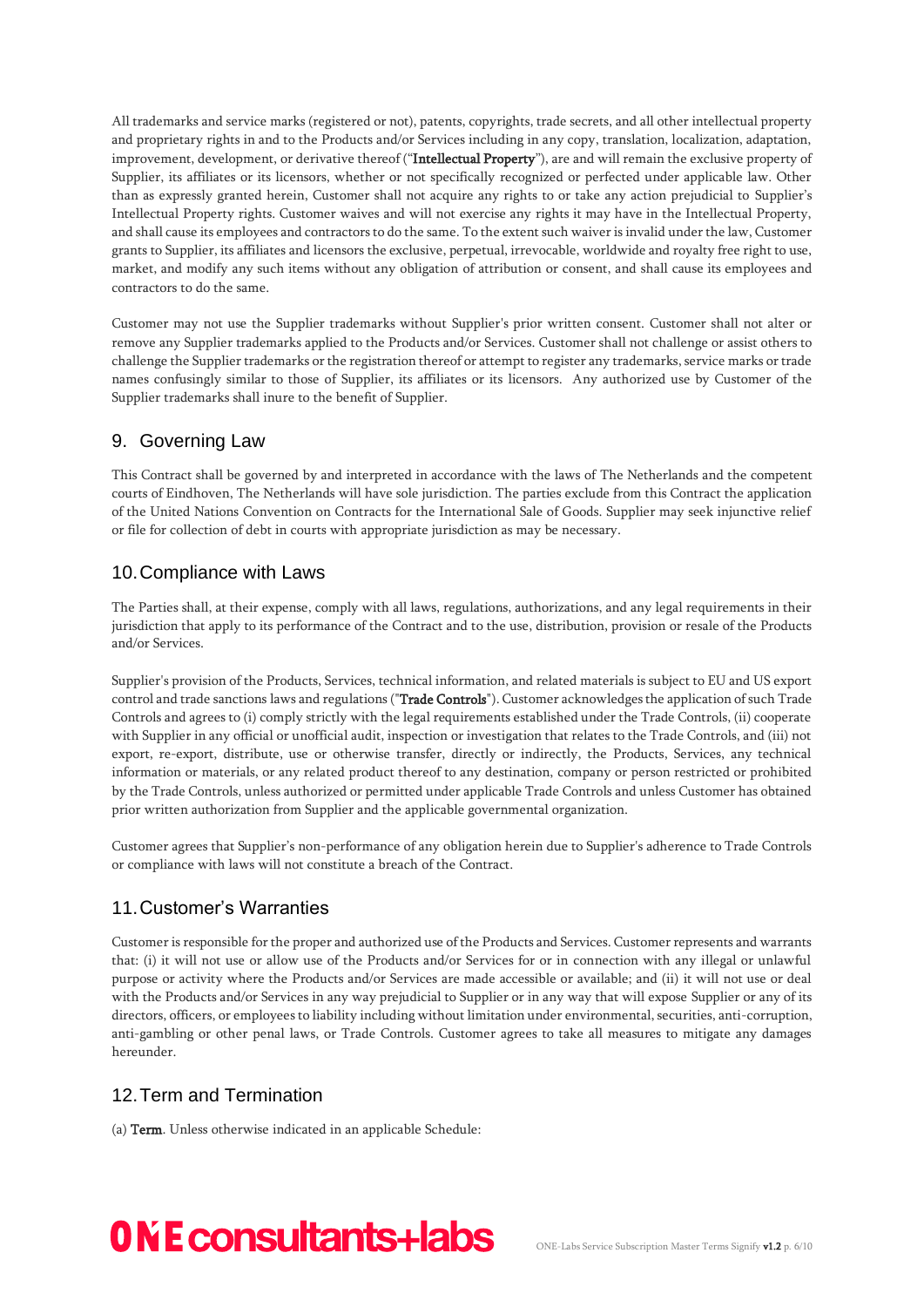- i. the Contract is effective on (the "Effective Date"):
	- a. for signed Order Forms, the earlier of the Quote Date indicated in the applicable Order Form or the Begin Period date of the particular Product or Service or,
	- b. for orders placed using an Order Confirmation, the earlier of the date indicated in the Date field of the applicable Order Confirmation or the Start Date for the particular Product or Service, and
- ii. the Contract continues until the applicable Order Document expires or is otherwise terminated as set forth herein ("Term").

(b) Automatic Renewal. The terms and conditions applicable to Renewal Term(s) are the same as the ones in effect for the immediately preceding period, provided however that a price increase of three percent (3%) per year applies to thencurrent prices for any subsequent Renewal Term.

(c) Termination. Without prejudice to any of the parties' rights and obligations, either party may terminate the Contract by written notice to the other party (i) if the other party is dissolved, declared bankrupt, granted suspension of payments, moratorium, has a receiver, administrator or manager appointed over the whole or part of its assets or business, (ii) if the business of the other party has been discontinued, or (iii) for material breach of a Contract and such breach is incapable of cure; or being capable of cure, remains uncured for 30 days after the breaching party receives detailed written notice thereof.

(d) Effect of Expiration or Termination. Upon the expiration or termination of a Contract for any reason, all rights granted to Customer will cease and Customer will delete and destroy all copies of any Software including, but not limited to, any software embedded in or installed on devices and all activation codes. Termination of any Contract does not relieve payment obligations due prior to termination, or other than for Customer's termination for cause, for any current Term or future committed Term, and does not give either party any right to compensation, reimbursement, refund, credit, or any other damages or losses.

(e) Survival. The terms, conditions and warranties contained in the Contract which by their nature and context are intended to survive the performance hereof shall so survive the expiration or termination of the Contract.

### <span id="page-6-0"></span>13.Audit

Supplier shall maintain records and supporting documentation of (i) its performance of its obligations under this Contract, and (ii) assessments, certifications and/or audits related to security of its SaaS and data protection ("Records"). Supplier shall, upon Customer's thirty (30) days written notice, allow Customer or Customer's independent auditor to access the Records as may be reasonably required by Customer in order to:

- (i) fulfil a lawful request by a regulatory body of Customer; or
- (ii) undertake verifications of the accuracy of the Fees; (an "Audit").

Customer shall not exercise its rights of Audit more than once a year during the Term and shall ensure that the conduct of the Audit does not disrupt Supplier's operations or delay the provision of the SaaS by Supplier. No access will be given to the Supplier's or its subcontractors premises unless it is lawfully requested by a regulatory body of Customer.

Subject to the above conditions and in compliance with the obligations of confidentiality and security in this Contract and any obligations of confidentiality or security Supplier has towards other customers, Supplier shall provide Customer or Customer's independent auditor with reasonable co-operation and assistance in relation to the Audit.

Unless the audit reveals a material breach of this Contract by Supplier, the Audit shall be at Customer's cost and expenses and any efforts of Supplier beyond eight (8) hours per year to provide such assistance as contemplated in this section 13 will be charged to Customer on time and material basis at a then applicable Professional Services Fees rate.

# <span id="page-6-1"></span>14.Resale of Products or Services

Provided that Customer has received Supplier's prior written consent in each instance, Customer may obtain certain Products or Services from Supplier for the purpose of reselling the Products to a third party, provided that (1) such third party agrees in writing with Customer to be bound by these Master Terms and the applicable Schedule(s) as if such third party was the original party hereto; (2) Customer does not install or use any of the Products prior to providing the Products to the third party; (3) Customer agrees that references to 'reseller' as such term applies in these Master Terms or the applicable Schedule shall be deemed to apply to Customer; (4) Customer remains liable for all payments to Supplier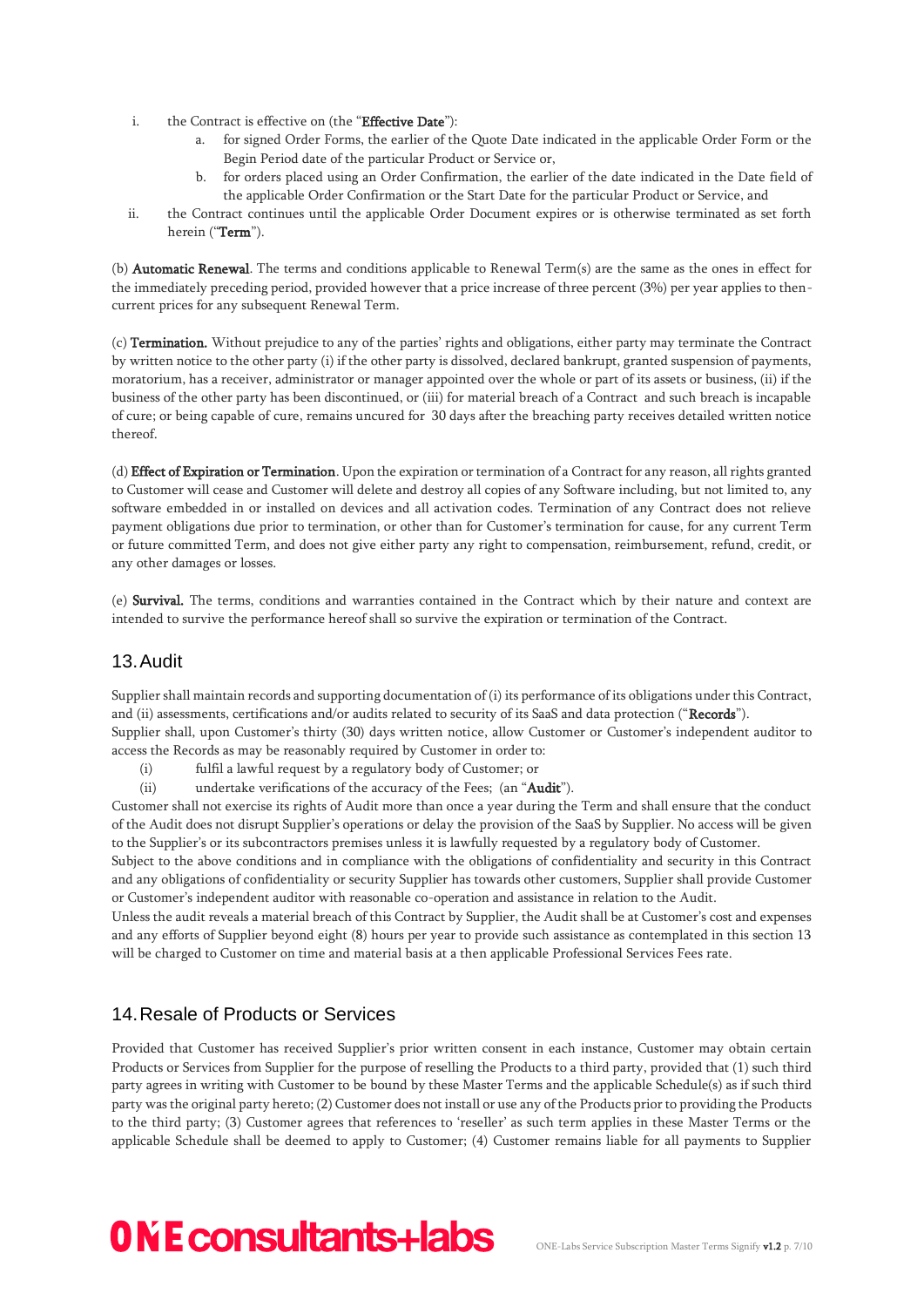regardless of when or if Customer receives payment from the third party; (5) Customer shall not make any representations in connection with the Products or Services other than those set forth in these Master Terms or the applicable Schedule, and Customer shall indemnify Supplier against any damage, loss, liability or expense that Supplier may incur as a result of any representation or commitment made by Customer which is in addition to or in lieu of those set forth in these Master Terms and the applicable Schedule.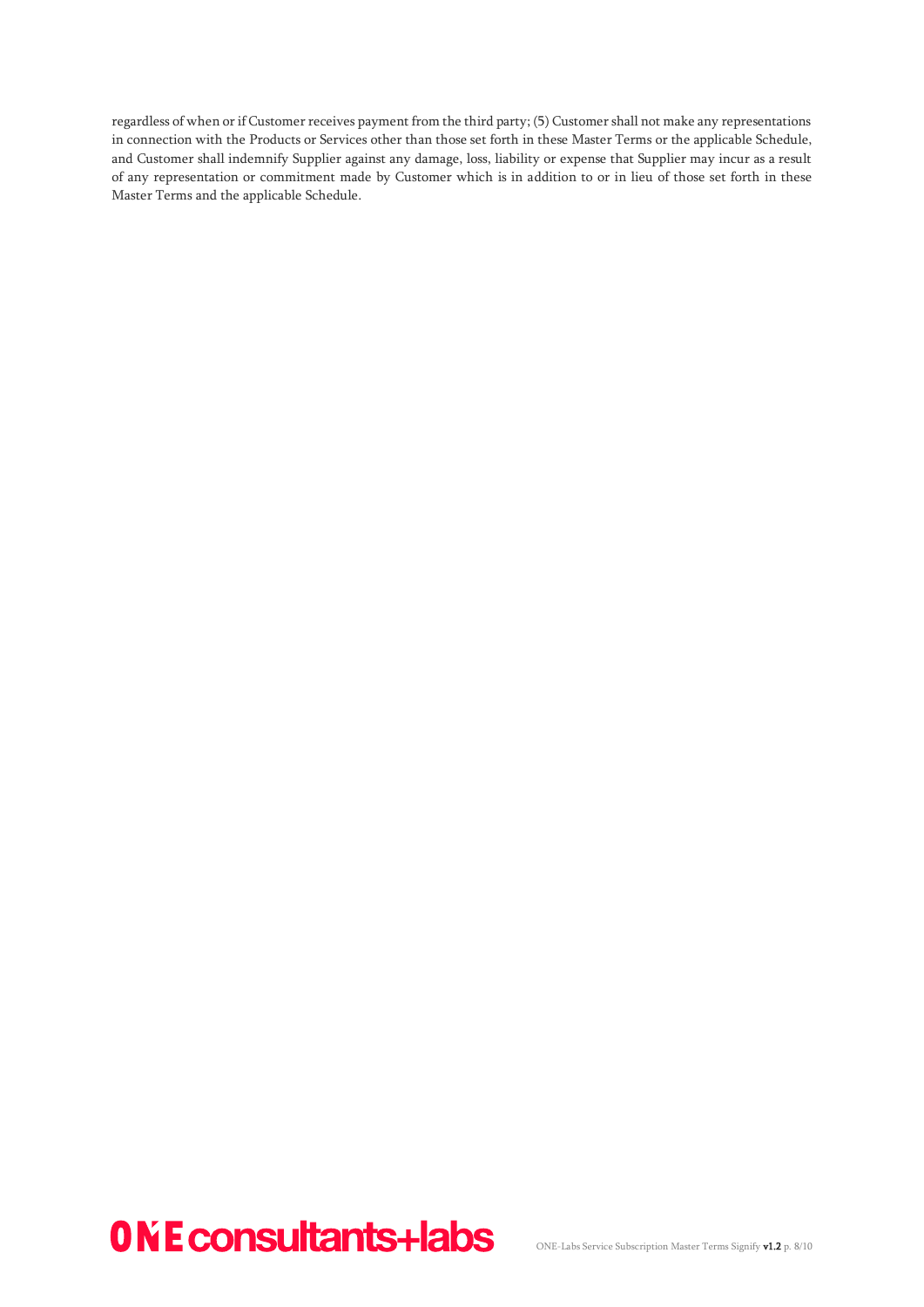### <span id="page-8-0"></span>15.Non-Production/Production Use

Notwithstanding anything in this Contract, if Customer is participating in free of charge, sandbox, proof of concept, trial, testing, development or other non-production use ("Non-Production Use") of Products or Services as indicated in an Order Document or via an online website, ONE Consultants will make the Products and/or Services available to Customer until the earlier of (a) the end of the limited term Non-Production Use period as indicated in the Contract, (b) the start date of any Contract executed by Customer for productive use of the Product or Service, or (c) cessation or suspension of the Product or Service at Supplier's option. Any Data produced from Non-Production Use of the Product and/or Service or provided to ONE Consultants during the Non-Production Use is not recoverable or available upon the expiration or termination of the aforementioned Non-Production Use period. NOTWITHSTANDING ANYTHING IN THIS CONTRACT, THE NON-PRODUCTION AS WELL AS PRODUCTION USE PRODUCTS AND/OR SERVICES ARE PROVIDED "AS-IS", WITHOUT ANY WARRANTY, SERVICE LEVELS, LIABILITY OR INDEMNITY OBLIGATIONS PROVIDED BY ONE CONSULTANTS.

### <span id="page-8-1"></span>16.US Government Rights

Supplier's Software is commercial computer software (as defined in Federal Acquisition Regulation ("FAR") 2.101 for civilian agency purchases and Department of Defense ("DOD") FAR Supplement ("DFARS") 252.227-7014(a)(1) for defense agency purchases) and Supplier Services are commercial items. If the Software is licensed or Services acquired by or on behalf of a civilian agency, Supplier provides the Software, its Documentation, and any other technical data subject to this Contract consistent with FAR 12.212 (Computer Software) and FAR 12.211 (Technical Data). If Software is licensed or Services acquired by or on behalf of any DOD agency, Supplier provides the Software, its Documentation, and any other technical data subject to this Contract consistent with DFARS 227.7202-3. If this is a DOD prime contract or DOD subcontract, the DOD agency Customer may acquire additional rights in technical data under DFARS 252.227- 7015(b). This U.S. Government Rights clause is in lieu of, and supersedes, any other FAR, DFARS, or other clause or provision that addresses government rights in computer software or technical data.

#### <span id="page-8-2"></span>17.Miscellaneous

The Contract constitutes the entire agreement between the parties with respect to the subject matter therein and supersedes any prior proposal, representation, or written agreement, except if specifically agreed otherwise. Any modification or waiver of any provision of the Contract is binding only if made in writing signed by both parties. Other than as expressly stated that it supersedes a specifically identified section of the Contract, any inconsistency in any documents relating to the Contract shall be resolved by giving precedence in the following order: (i) the applicable Schedule (including the exhibits attached thereto); (ii) these Master Terms; (iii) the applicable statement of work; and (iv) the applicable Order Document.

Except as otherwise stated in the applicable Schedule, all notices or approvals must be given in writing to Supplier at the address indicated in the Contract. Notwithstanding the foregoing, Supplier may give Customer notice electronically. Electronic notice to Customer is deemed given when transmitted to an email address furnished by Customer to Supplier.

Customer may not assign or transfer its rights or duties in whole or in part to a third party without written consent of Supplier.

Notwithstanding the foregoing, either party may assign its rights and/or obligations hereunder with notice to the other party, to (i) a related party, or (ii) an unrelated party pursuant to an assignment, transfer and conveyance of substantially all or a portion of its assets, a merger, consolidation or other corporate reorganization. Any assignment in violation of this Section is void and of no force or effect.

If a court declares any provision of the Contract as unlawful, void, or for any reason unenforceable, such declaration shall not affect the validity or enforceability of the remaining provisions.

Customer's purchase orders, online procurement and invoicing portals are for Customer's convenience only and do not add to, alter, or otherwise amend the Contract.